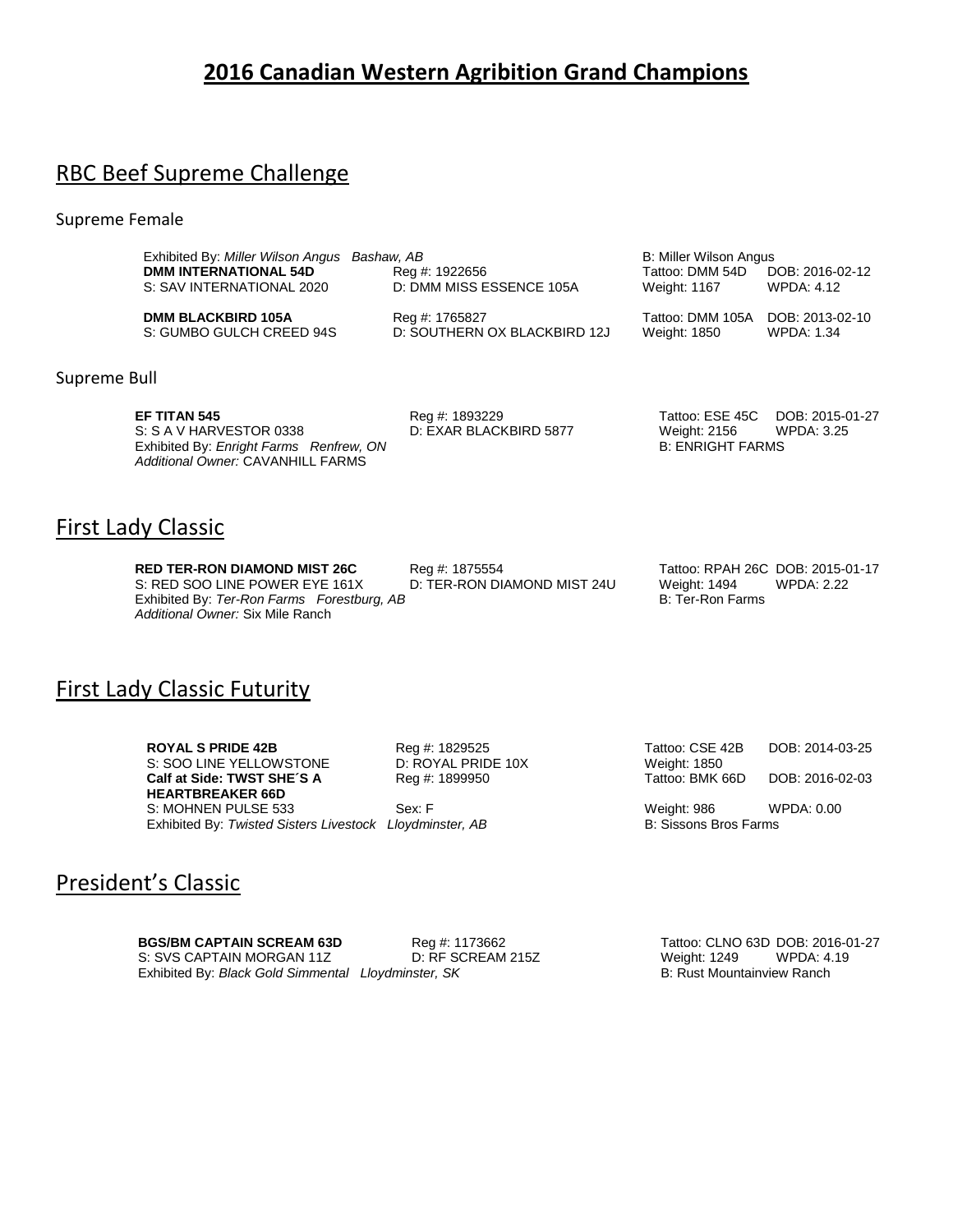## Black Angus

## **Grand Champion and Reserve Grand Champion Female Split 0** 1st 3549 Exhibited By: *Miller Wilson Angus Bashaw, AB* B: Miller Wilson Angus B: Miller Wilson Angus **DMM INTERNATIONAL 54D** Reg #: 1922656 Tattoo: DMM 54D DOB: 2016-02-12 S: SAV INTERNATIONAL 2020 D: DMM MISS ESSENCE 105A Weight: 1167 WPDA: 4.12 **DMM BLACKBIRD 105A** Reg #: 1765827 Tattoo: DMM 105A DOB: 2013-02-10 S: GUMBO GULCH CREED 94S D: SOUTHERN OX BLACKBIRD 12J Weight: 1850 WPDA: 1.34 2nd 3325 Exhibited By: *Serhienko Cattle Co. Maymont, SK* B: KATIE SERHIENKO<br>**SC MICH ROSE 613D** Reg #: 1934856 **Big A: A SC MICH ROSE 613D** Do S: SAV INTERNATIONAL D: SC MICH ROSE 30X Weight: 997 WPDA: 3.37 **SC MICH ROSE 30X Reg #: 1934855** Tattoo: KSER 30X DOB: 2010-01-20<br>
S: SAV WALLSTREET **D: EXAR HIGHROSE 84026** Weight: 1894 WPDA: 0.76 D: EXAR HIGHROSE 84026 Weight: 1894 *Additional Owner:* Michelson Land & Cattle and Wheatland Cattle Co. **Grand Champion and Reserve Grand Champion Bull Split 0** 1st 2458 **EF TITAN 545 Reg #: 1893229 Tattoo: ESE 45C** DOB: 2015-01-27<br>S: S A V HARVESTOR 0338 D: EXAR BLACKBIRD 5877 Weight: 2156 WPDA: 3.25 S: S A V HARVESTOR 0338 **D: EXAR BLACKBIRD 5877** Weight: 2156 W<br>Exhibited By: *Enright Farms Renfrew*, ON B: 3.255 B: 3.255 B: 3.255 B: 3.255 B: 3.255 B: 3.255 B: 3.255 B: 3.255 B: 3.255 B: 3.255 B: 3.255 B: 3.255 B: 3.255 Exhibited By: *Enright Farms Renfrew, ON Additional Owner:* CAVANHILL FARMS 2nd 3137 **BROOKING SILVER LINING 5012** Reg #: 1870323 Tattoo: JSTN 12C DOB: 2015-01-24 S: S A V INTERNATIONAL 2020 D: SOO LINE LADY 8058 Weight: 2329 WPDA: 3.49 Exhibited By: *Brooking Angus Ranch Radville, SK* **B: BROOKING ANGUS RANCH** *Additional Owner:* Sunrise Angus & CSI Angus Red Angus

## **Grand Champion and Reserve Grand Champion Female**

1st 2555 Exhibited By: *Six Mile Ranch Ltd. Fir Mountain, SK* B: SIX MILE RED ANGUS **RED SIX MILE GLORIA 195B** Reg #: 1812641 Tattoo: SIXM 195B DOB: 2014-03-01<br>S: RED SIX MILE GAME FACE 164Y D: RED SIX MILE GLORIA 361T Weight: 1558 WPDA: 1.56 S: RED SIX MILE GAME FACE 164Y D: RED SIX MILE GLORIA 361T Weight: 1558 *Additional Owner:* NIOBRARA RED ANGUS *Additional Owner:* SIX MILE RED ANGUS

**RED SIX MILE NIO GLORIA 555D** Reg #: 1940868 Tattoo: SIXM 555D DOB: 2016-04-02 S: RED U-2 RECKONING 149A D: RED SIX MILE GLORIA 195B Weight: 723 WPDA: 3.10 *Additional Owner:* NIOBRARA RED ANGUS *Additional Owner:* SIX MILE RED ANGUS

#### 2nd 2006 Exhibited By: *Ter-Ron Farms Forestburg, AB* B: Ter-Ron Farms **RED TER-RON DIAMOND MIST 26C** Reg #: 1875554 Tattoo: RPAH 26C DOB: 2015-01-17 S: RED SOO LINE POWER EYE 161X D: TER-RON DIAMOND MIST 24U Weight: 1494 WPDA: 2.22 *Additional Owner:* Six Mile Ranch

## **Grand Champion and Reserve Grand Champion Bull**

1st 2558 **RED SIX MILE SIGNATURE 295B** Reg #: 1809453 Tattoo: SIXM 295B DOB: 2014-03-12<br>S: RED SIX MILE GRAND SLAM 130Z D: RED SELMA OF SIX MILE 358X Weight: 2606 WPDA: 2.65 S: RED SIX MILE GRAND SLAM 130Z D: RED SELMA OF SIX MILE 358X Weight: 2606 WPDA:<br>Exhibited By: Six Mile Ranch Ltd. Fir Mountain. SK Exhibited By: Six Mile Ranch Ltd. Fir Mountain, SK *Additional Owner:* SIX MILE RED ANGUS *Additional Owner:* BLAIRS.AG CATTLE COMPANY *Additional Owner:* NIOBRARA RED ANGUS

2nd 2564 **RED SIX MILE HIGH CALIBER 177C** Reg #: 1869534 Tattoo: SIXM 177C DOB: 2015-02-22 S: RED SIX MILE TAURUS 519A D: RED U6 ALANA 13X Weight: 2049 WPDA: 3.21<br>
Exhibited By: Six Mile Ranch Ltd. Fir Mountain. SK B: SIX MILE RED ANGUS Exhibited By: *Six Mile Ranch Ltd. Fir Mountain*, SK *Additional Owner:* SIX MILE RED ANGUS *Additional Owner:* DIAMOND T ANGUS *Additional Owner:* SUNBERRY VALLEY RANCH *Additional Owner:* VIKSE FAMILY FARM

Tattoo: KSER 613D DOB: 2016-01-30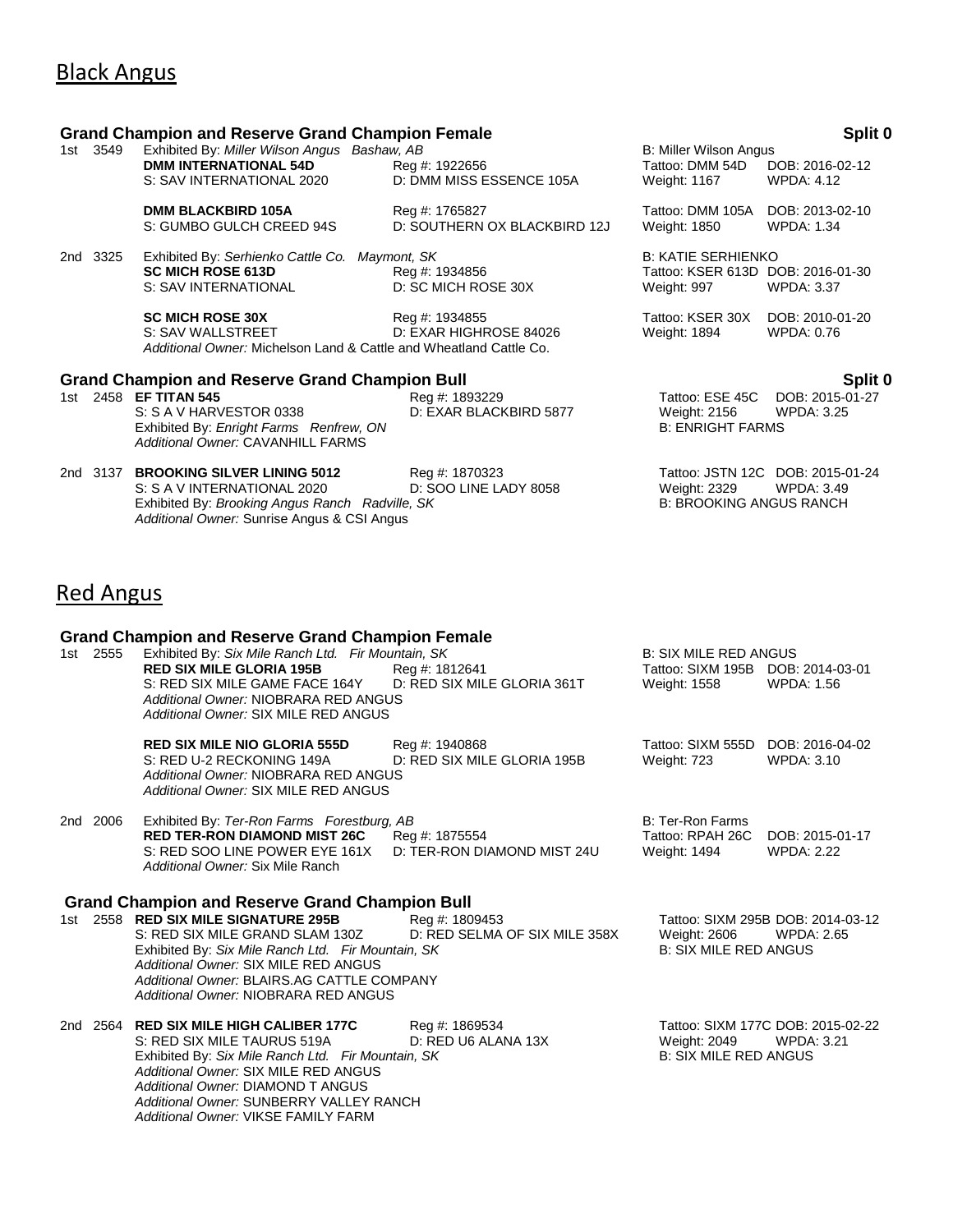# **Charolais**

## **Grand Champion and Reserve Grand Champion Female**

|          | <u>Grand Ghampion and Rood. To Grand Ghampion I Ginald</u>                                                                               |                                             |                                                                  |                                                       |
|----------|------------------------------------------------------------------------------------------------------------------------------------------|---------------------------------------------|------------------------------------------------------------------|-------------------------------------------------------|
| 1st 3324 | Exhibited By: Serhienko Cattle Co. Maymont, SK<br><b>SVY STARSTRUCK 617D</b><br>S: MCF BOHANNON                                          | Reg #: APPLIED<br>D: SVY STARSTRUCK 409B    | <b>B: SERHIENKO CATTLE CO</b><br>Tattoo: SVY 617D<br>Weight: 923 | DOB: 2016-02-04<br><b>WPDA: 3.18</b>                  |
|          | <b>SVY STARSTRUCK 409B</b><br>S: TR TURTON                                                                                               | Reg #: PFC412578<br>D: SVY STARSTRUCK 8X    | Tattoo: SVY 409B<br>Weight: 1748                                 | DOB: 2014-01-05<br><b>WPDA: 1.66</b>                  |
| 2nd 3465 | Exhibited By: Rollin Acres Charolais Mulmur, ON<br><b>ROLLIN ACRES ANNEBELLE 37D</b><br>S: ROLLIN ACRES ZIP 12B                          | Reg #: FC705306<br>D: WSS ANNABELLE 355A    | B: charolais<br>Tattoo: HDT 37D<br>Weight: 906                   | DOB: 2016-01-20<br><b>WPDA: 2.97</b>                  |
|          | <b>WSS ANNABELLE 355A</b><br>S: STEPPLER ULTIMATE 75X                                                                                    | Reg #: FC401479<br>D: WSS UP TOWN GIRL 856U | Tattoo: WSS 355A<br>Weight: 1758                                 | DOB: 2013-01-14<br><b>WPDA: 1.25</b>                  |
|          | <b>Grand Champion and Reserve Grand Champion Bull</b>                                                                                    |                                             |                                                                  |                                                       |
|          | 1st 2260 <b>PCC ROME 437B</b><br>S: SVY NORTHSTAR<br>Exhibited By: Prairie Cove Charolais Bowden, AB<br>Additional Owner: Cederlea Farms | Reg #: MC357367<br>D: MXS BEYONCE 44X       | Weight: 2718<br>B: martens cattle co                             | Tattoo: PCC 437B DOB: 2014-01-29<br><b>WPDA: 2.65</b> |
|          | 2nd 2813 HRJ CROWD FAVOURITE 515C<br>S: SPARROWS KINGSTON 139Y<br>Exhibited By: Johnson Charolais Barrhead, AB                           | Reg #: MC364667<br><b>D: HRJ 7S</b>         | Weight: 2360<br>B: johnson charolais                             | Tattoo: HRJ 515C DOB: 2015-01-06<br><b>WPDA: 3.45</b> |

# **Gelbvieh**

## **Grand Champion and Reserve Grand Champion Female**

| 1st | 2353     | Exhibited By: Davidson Gelbvieh Ponteix, SK<br><b>DVE DAVIDSON EMERSON 108D</b><br>S: BLACK MAC Z13 | Reg #: CDGV158506<br>D: DAVIDSON MS NAVAHO 26B   | B: Davidson Gelbvieh<br>Tattoo: DVE 108D<br>Weight: 965 | DOB: 2016-02-14<br><b>WPDA: 3.45</b> |
|-----|----------|-----------------------------------------------------------------------------------------------------|--------------------------------------------------|---------------------------------------------------------|--------------------------------------|
|     |          | <b>DVE DAVIDSON MS NAVAHO 26B</b><br>S: NAVAHO 188X                                                 | Reg #: CDGV 151261<br>D: DAVIDSON MS DAKOTA 96X  | Tattoo: DVE 26B<br>Weight: 1818                         | DOB: 2014-02-06<br>WPDA: 1.79        |
|     | 2nd 2502 | Exhibited By: Fladeland Livestock Gladmar, SK<br><b>FLADELAND DAISY DUKE 51D</b><br>S: VV ZAKE 114Z | Reg #: CDGV160038<br>D: FLADELAND SPARKS FLY 29Z | B:<br>Tattoo: FLAD 51D<br>Weight: 843                   | DOB: 2016-02-24<br><b>WPDA: 3.12</b> |
|     |          | <b>FLADELAND SPARKS FLY 29Z</b><br>S: JDPD ASTRO                                                    | Reg #: CDGV146699<br>D: FLADELAND SHILO 83S      | Tattoo: FLAD 29Z<br>Weight: 1733                        | DOB: 2012-02-02<br>WPDA: 0.99        |
|     |          | <b>Grand Champion and Reserve Grand Champion Bull</b>                                               |                                                  |                                                         |                                      |
|     |          | 1st 2749 RWG RIGHT COMBINATION 5506                                                                 | Reg #: 156503                                    | Tattoo: RWG C506 DOB: 2015-05-04                        |                                      |
|     |          | S: RWG WAR ADMIRAL 2528                                                                             | D: SLC LORA 164Y                                 | Weight: 2013                                            | WPDA: 3.56                           |
|     |          | Exhibited By: Royal Western Gelbvieh Red Deer County, AB                                            |                                                  | B: Royal Western Gelbvieh                               |                                      |
|     |          | 2nd 2135 AWB BIRCH'S THE BOXER 21D                                                                  | Reg #: CDGV159336                                | Tattoo: AWB 21D                                         | DOB: 2016-01-21                      |

|  |  | 2nd 2135 AWB BIRCH'S THE BOXER 21D                        | Reg #: CDGV159336 | Tattoo: AWB 21D      | DOB: 2016-0 |
|--|--|-----------------------------------------------------------|-------------------|----------------------|-------------|
|  |  | S: FLAD FLADELAND DJW ROCKM SOCKM D: AWB BIRCH'S MACY 37A |                   | <b>Weight: 1100</b>  | WPDA: 3.62  |
|  |  | Exhibited By: Twin Bridge Farms Lomond, AB                |                   | B: TWIN BRIDGE FARMS |             |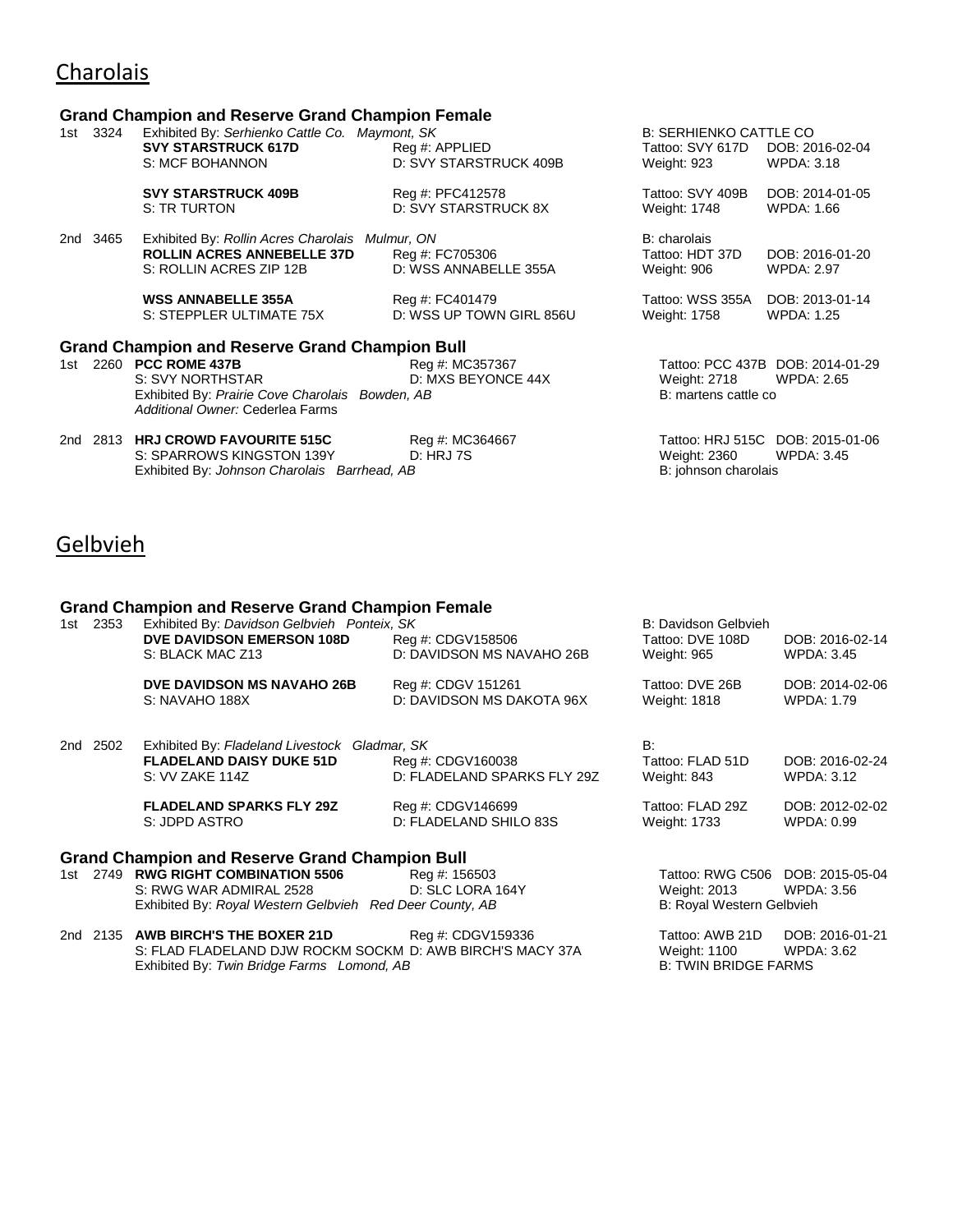# Polled Hereford

### **Grand Champion and Reserve Grand Champion Female**

|     |      | <b>110 Champion and Rooch to Crana Champion I chialo</b>                                                                                                                                                                                                       |                                                  |                                                                          |                                                                            |
|-----|------|----------------------------------------------------------------------------------------------------------------------------------------------------------------------------------------------------------------------------------------------------------------|--------------------------------------------------|--------------------------------------------------------------------------|----------------------------------------------------------------------------|
| 1st | 2657 | Exhibited By: Harvie Ranching Olds, AB<br><b>HARVIE RSK MS AUTUMN 32D</b><br>S: MHPH 521X ACTION 106A<br>Additional Owner: RSK Farms MB                                                                                                                        | Reg #: C03017541<br>D: RVP 51X ABLAZE 7A         | B: Medonte Highlands Polled Herefords<br>Tattoo: CVIH 32D<br>Weight: 935 | DOB: 2016-01-27<br><b>WPDA: 3.14</b>                                       |
|     |      | <b>RVP 51X ABLAZE 7A</b><br>S: RVP 6056 XCALIBUR 51X<br>Additional Owner: RSK Farms MB                                                                                                                                                                         | Reg #: C02980215<br>D: MHPH 118U RADIANCE 101Y   | Tattoo: RVP 7A<br><b>Weight: 1821</b>                                    | DOB: 2013-01-08<br><b>WPDA: 1.29</b>                                       |
| 2nd | 2890 | Exhibited By: Remitall-West Olds, AB<br><b>REMITALL W FULL HOUSE 45D</b><br>S: TH 223 711 VICTOR 755T                                                                                                                                                          | Reg #: C03019466<br>D: REMITALL WEST BELLE 36B   | <b>B: Remitall West</b><br>Tattoo: REM 45D<br>Weight: 998                | DOB: 2016-01-27<br><b>WPDA: 3.35</b>                                       |
|     |      | <b>REMITALL WEST BELLE 36B</b><br>S: REMITALL WEST GAME DAY ET 74Y D: REMITALL BELLE 132U                                                                                                                                                                      | Reg #: C02994429                                 | Tattoo: REM 36B<br>Weight: 1759                                          | DOB: 2014-01-31<br><b>WPDA: 1.72</b>                                       |
|     |      | <b>Grand Champion and Reserve Grand Champion Bull</b><br>1st 2940 BNC 201A DIAMOND JIM 102C<br>S: BNC W18 FEILD MARSHAL 201A<br>Exhibited By: Glenlees Farm Arcola, SK<br>Additional Owner: Ron Schmidt, Iowa<br>Additional Owner: Micheal Caley Sr., Illinois | Reg #: C03017141<br>D: BNC 303X DIAMOND LIL 102A | Tattoo: BN 102C<br>Weight: 1968<br><b>B: BNC Polled Herefords</b>        | DOB: 2015-03-08<br>WPDA: 3.16                                              |
| 2nd | 2888 | <b>REMITALL W GD WATERLOO ET 12B</b><br>S: YALGOO BOULDER Z250<br>Exhibited By: Remitall-West Olds, AB                                                                                                                                                         | Reg #: C02997206<br>D: MERAWAH SHAMROCK C130     | Tattoo: REM 12B<br>Weight: 2479                                          | DOB: 2014-01-24<br><b>WPDA: 2.40</b><br>B: Merawah, Murphy Ridge, Majestic |

# Horned Hereford

### **Grand Champion and Reserve Grand Champion Female**

*Additional Owner:* Glenrose Polled Herefords, AB.

|       |          | Grand Champion and Reserve Grand Champion Female                                                                     |                                                          |                                                                           |                               |
|-------|----------|----------------------------------------------------------------------------------------------------------------------|----------------------------------------------------------|---------------------------------------------------------------------------|-------------------------------|
|       | 1st 2701 | Exhibited By: Hirsche Herefords and Angus LTD High River, AB<br><b>GH KILO DOMINETTE 64D</b><br>S: MJT TOTAL ET 332W | Reg #: C03025472<br>D: GH ADAMS 767 DOMINO LASSY<br>443X | B: Hirsche Herefords and Angus Ltd.<br>Tattoo: GAH 64D<br>Weight: 988     | DOB: 2016-01-26<br>WPDA: 3.30 |
|       | 2nd 2325 | Exhibited By: Dallas, Brad Bowden, AB<br><b>BCD 26Z DALINE 661D</b><br>S: RUT 10N RIBSTONE LAD 26Z                   | Reg #: C03023175<br>D: BCD 323S KENZIE 217Z              | <b>B: Brad Dallas</b><br>Tattoo: BCDO 661D DOB: 2016-03-24<br>Weight: 778 | <b>WPDA: 3.23</b>             |
|       |          | <b>BCD 323S KENZIE 217Z</b><br>S: GH ADAMS MATCH POINT ET 602U                                                       | Reg #: C02966835<br>D: BCD 347P MISS STAR LASS 849U      | Tattoo: BCDO 217Z DOB: 2012-02-02<br>Weight: 1758                         | WPDA: 1.00                    |
|       |          | <b>Grand Champion and Reserve Grand Champion Bull</b>                                                                |                                                          |                                                                           |                               |
| 1st - |          | 2031 TRIPLE-A 2059 BAM BAM ET 11B                                                                                    | Reg #: C03002348                                         | Tattoo: PUT 11B                                                           | DOB: 2014-02-22               |
|       |          | S: C STOCKMAN 2059 ET                                                                                                | D: TRIPLE-A MAX'S REBECCA 22R                            | Weight: 2385                                                              | <b>WPDA: 2.38</b>             |
|       |          | Exhibited By: Triple A Herefords Moose Jaw, SK                                                                       |                                                          | B: Russell & Faye Andrews                                                 |                               |

2nd 2912 **BIG-GULLY 102 HURLEY 271C** Reg #: C03008923 Tattoo: MWF 271C DOB: 2015-01-23 S: WCC/CC 1009 GREAT DIVIDE 102 217W Weight: 1966 Exhibited By: *Big Gully Farm Maidstone, SK* B: Big Gully Farm B: Big Gully Farm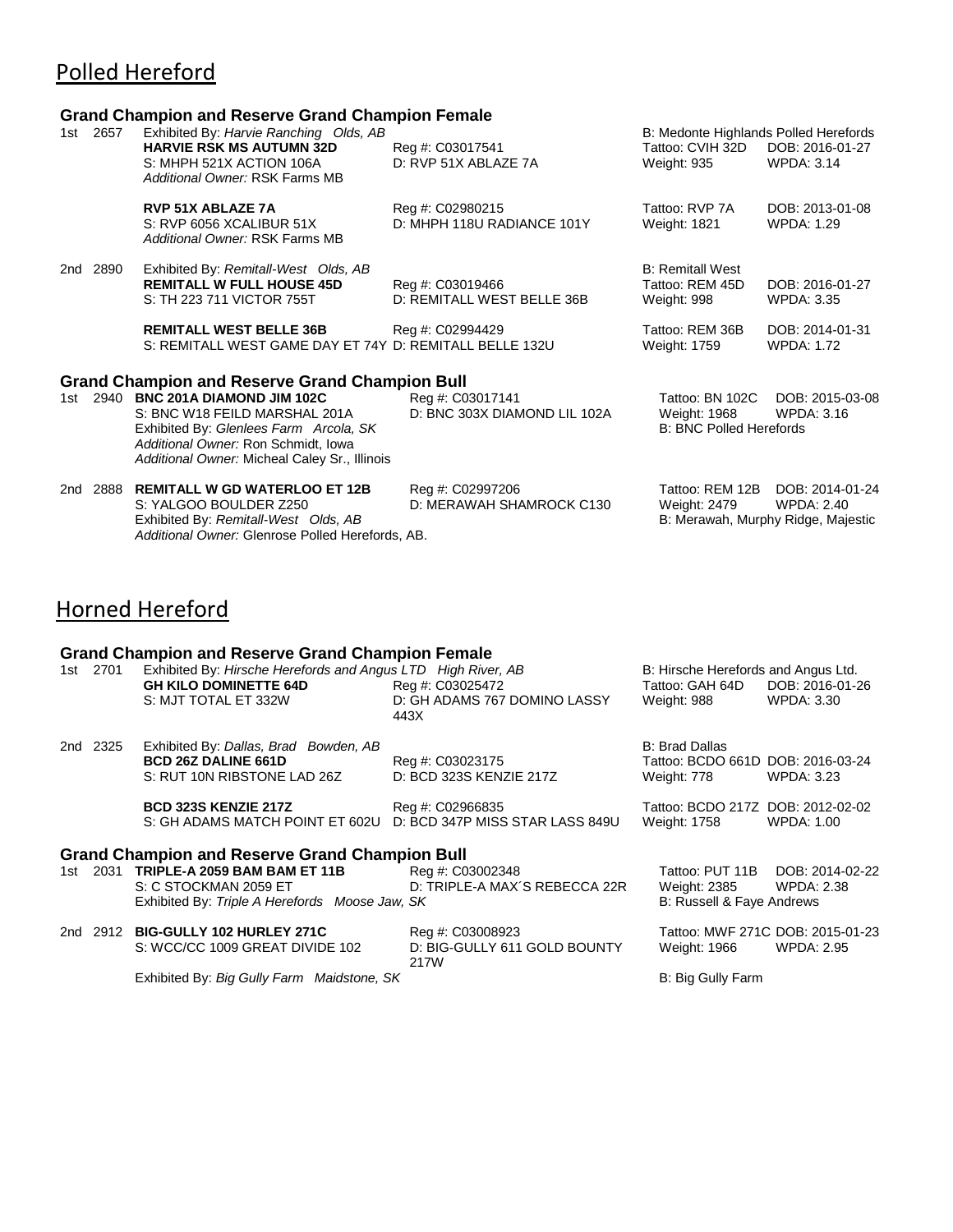# Limousin

#### **Grand Champion and Reserve Grand Champion Female**

|     | 1st 3235 | Exhibited By: Greenwood Lloydminster, SK                                                                                                                                                  |                                                    | <b>B: GREENWOOD LIMOUSIN</b>                                                     |                                                       |
|-----|----------|-------------------------------------------------------------------------------------------------------------------------------------------------------------------------------------------|----------------------------------------------------|----------------------------------------------------------------------------------|-------------------------------------------------------|
|     |          | <b>GREENWOOD DAISY PYN 42D</b><br>S: COLE ARCHITECHT                                                                                                                                      | Reg #: CPF4081987<br>D: GREENWOOD PLD ZOOM BLOOM   | Tattoo: PYN 42D<br>Weight: 987                                                   | DOB: 2016-02-26<br><b>WPDA: 3.68</b>                  |
|     |          | <b>GREENWOOD PLD ZOOM BLOOM</b><br>S: WULFS REVOLVER 1219R<br>Additional Owner: BOSS LAKE GENETICS                                                                                        | Reg #: CPF0210555<br>D: GREENWOOD PLD TALKIN DIRTY | Tattoo: PYN 42Z<br>Weight: 1735                                                  | DOB: 2012-03-06<br><b>WPDA: 1.01</b>                  |
|     | 2nd 2208 | Exhibited By: Boss Lake Genetics Stony Plain, AB<br><b>COTTAGE LAKE CODE BLUE</b> Reg #: CPF4075240<br>S: CFLX WILD CARD D: RPY PAYNE'S TIERRA 9T<br>Additional Owner: GREENWOOD LIMOUSIN |                                                    | <b>B: BOSS LAKE GENETICS</b><br>Tattoo: CWP 566C DOB: 2015-03-11<br>Weight: 1422 | <b>WPDA: 2.29</b>                                     |
|     |          | <b>Grand Champion and Reserve Grand Champion Bull</b>                                                                                                                                     |                                                    |                                                                                  |                                                       |
|     |          | 1st 3038 HIGHLAND BOSTON<br>S: MAGS WAR ADMIRAL<br>Exhibited By: Highland Stock Farms Bragg Creek, AB<br>Additional Owner: DOUBLE 4 FARMING LTD.                                          | Reg #: CPM0219125<br>D: HIGHLAND UP AND COMING     | Weight: 2608<br><b>B: AMANDA MATTHEWS</b>                                        | Tattoo: AGM 30B DOB: 2014-02-15<br><b>WPDA: 2.58</b>  |
| 2nd | 2203     | <b>COTTAGE LAKE BIG STAR</b><br>S: CFLX WILD CARD<br>Exhibited By: Boss Lake Genetics Stony Plain, AB<br>Additional Owner: SKULL CREEK RANCHES                                            | Reg #: CPM0218088<br>D: AUTO WAVERLY 602W          | Weight: 2693<br><b>B: BOSS LAKE GENETICS</b>                                     | Tattoo: CWP 908B DOB: 2014-02-19<br><b>WPDA: 2.68</b> |

## Maine-Anjou

**Grand Champion and Reserve Grand Champion Female**<br>1st 3226 Exhibited By: Rusylvia Cattle Co Derwent, AB Exhibited By: *Rusylvia Cattle Co Derwent, AB* B: Tyson Pashulka-Rusylvia Cattle Co B: Tyson Pashulka-Rusylvia Cattle Co **MISS RUSYLVIA CALLA 47C** Req #: 517435 **MISS RUSYLVIA CALLA 47C** Req #: 517435 MISS RUSYLVIA CALLA 47C Reg #: 517435 Tattoo: TKP 47C DOB: 2015-0<br>S: GVC SUH D: NISS RUSYLVIA 36U Weight: 1359 WPDA: 2.23 D: NISS RUSYLVIA 36U *Additional Owner:* Rusylvia Cattle Co *Additional Owner:* Tyson Pashulka 2nd 3072 Exhibited By: *Lightning Strike Cattle Co. Grenfell, SK* B: LIGHTNING STRIKE CATTLE CO. **LSCC LADY ENERGIZER 126D** Reg #: 518570 Tattoo: LSCC 126D DOB: 2016-03-28 S: NBH POLLED ENERGIZER 688E D: LSCC DADDY'S LIL GIRL 22B Weight: 648 WPDA: 2.73 **LSCC DADDY'S LIL GIRL 22B** Reg #: 516979 Tattoo: LSCC 22B DOB: 2014-01-02 S: NAGE BANK ROLL 74Y D: LSCC DADDY'S LIL LADY 9162W Weight: 1545 WPDA: 1.47

# **Grand Champion and Reserve Grand Champion Bull<br>1st 3594 <b>ZMA BOOMTOWN 610B** Reg #: 518019PB

1st 3594 **ZMA BOOMTOWN 610B** Reg #: 518019PB Tattoo: ZMA 610B DOB: 2014-04-13<br>S: BFW FIGHTIN IRISH 22U D: ZMA MISS RUBY 69U Weight: 2119 WPDA: 2.23 S: BFW FIGHTIN IRISH 22U D: ZMA MISS RUBY 69U Weight: 2119<br>Exhibited By: *Bry-Ann Farms Daysland, AB* B: 2.333 B: 2.233 B: 2.234 B: 2.334 B: 2.334 B: 2.334 B: 2.334 B: 2.33 Exhibited By: Bry-Ann Farms Daysland, AB

2nd 3071 **LSCC CAPITAL FLOWS 91D**<br>2nd 3071 **LSCC CAPITAL FLOWS 91D** Reg #: 518579 Tattoo: LSCC 91D DOB: 2016-03-06<br>2.52 D: VENETEL TORPEDO PRINCESS Weight: 912 WPDA: 3.52

D: VENETEL TORPEDO PRINCESS 954R

Weight: 912

Exhibited By: *Lightning Strike Cattle Co. Grenfell, SK* B: LIGHTNING STRIKE CATTLE CO.

# Shorthorn

### **Grand Chanpion and Reserve Grand Champion Female**

1st 2214 Exhibited By: *Braun Ranch Ltd. Simmie, SK* Biorness and Braun Braun<br>**FRASER'S 27C GENEVA 128D** Beg #: F694328 **Braun Braun Braun** Tattoo: BR 128D

**FRASER'S 27C GENEVA 128D**<br>
S: DIAMOND CAPTAIN MARK 27C D: FRASER'S ULTIMATE GENEVA ET Weight: 944 WPDA: 3.21 D: FRASER'S ULTIMATE GENEVA ET 102Z

Weight: 944